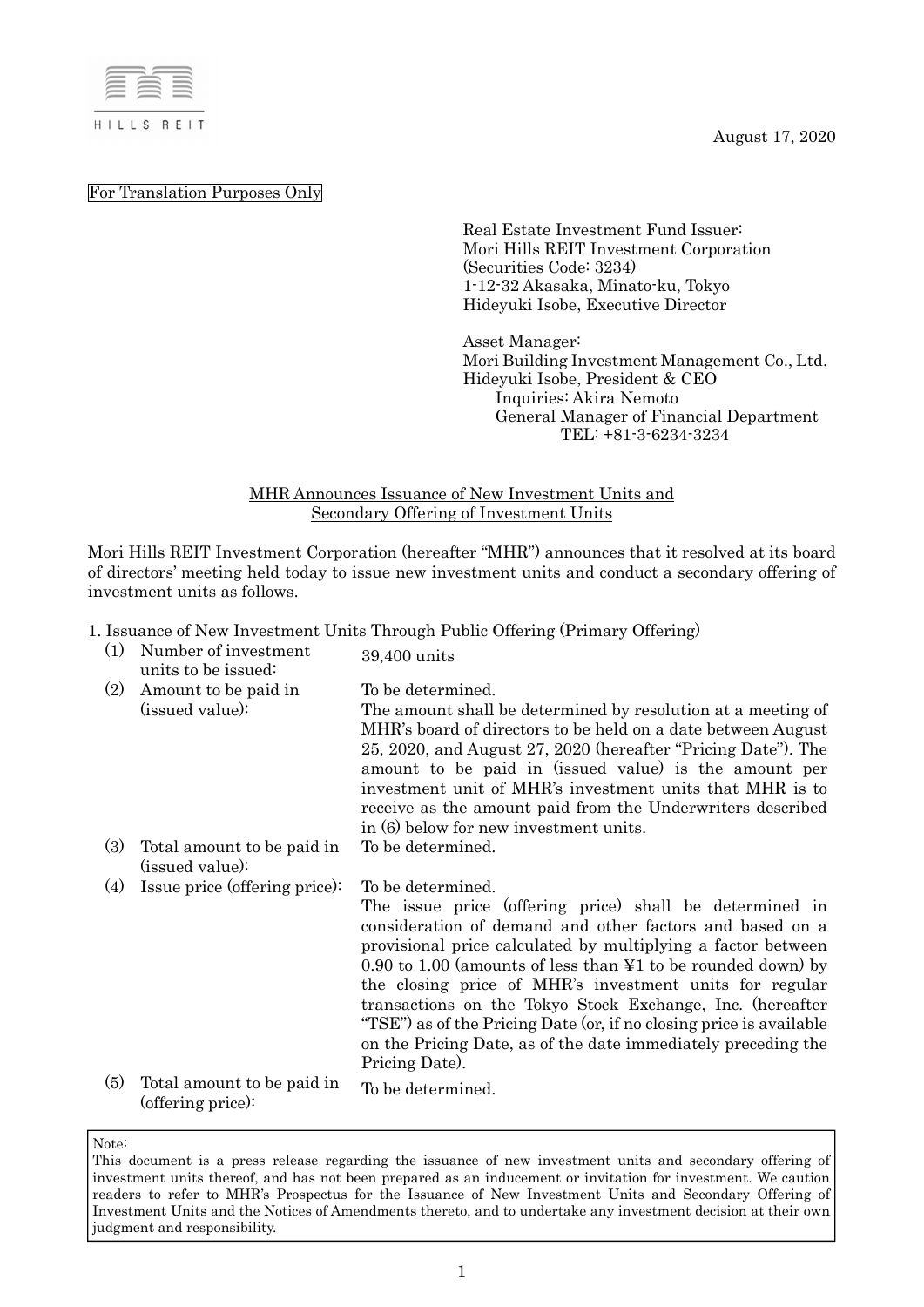| (6) | Offering method:        | The investment units shall be offered through primary<br>offering, and all the investment units shall be underwritten<br>and purchased in full by Mizuho Securities Co., Ltd., SMBC<br>Nikko Securities Inc., and Mitsubishi UFJ Morgan Stanley<br>Securities Co., Ltd. (hereafter "Joint Lead Managers"), as well<br>as Daiwa Securities Co. Ltd. and Nomura Securities Co., Ltd.<br>(collectively referred to together with the Joint Lead Managers<br>as the "Underwriters"). |
|-----|-------------------------|----------------------------------------------------------------------------------------------------------------------------------------------------------------------------------------------------------------------------------------------------------------------------------------------------------------------------------------------------------------------------------------------------------------------------------------------------------------------------------|
| (7) | Underwriting agreement: | The Underwriters shall pay MHR the total amount to be paid<br>in (issued value) on the payment date described in (10) below,<br>and the difference between the total amount to be paid in<br>(offering price) and the total amount to be paid in (issued<br>value) shall be the proceeds for the Underwriters. MHR will<br>not pay any underwriting fee to the Underwriters.                                                                                                     |
| (8) | Subscription unit:      | One unit or more in increments of one unit.                                                                                                                                                                                                                                                                                                                                                                                                                                      |
| (9) | Subscription period:    | From the business day immediately following the Pricing Date<br>to the second business day following the Pricing Date.                                                                                                                                                                                                                                                                                                                                                           |
|     | $(10)$ Payment date:    | Any date between August 31, 2020, and September 2, 2020.<br>However, if the Pricing Date is August 25, 2020, the payment<br>date will be August 31, 2020. If the Pricing Date is August 26,<br>2020, the payment date will be September 1, 2020. And if the<br>Pricing Date is August 27, 2020, the payment date will be<br>September 2, 2020.                                                                                                                                   |

- (11) Delivery date: The business day following the payment date.
- (12) Amount to be paid in (issued value), issue price (offering price) and other items necessary for the issuance of new investment units shall be determined at a future board of directors' meeting. However, any modifications or other adjustments before a formal decision is made shall be determined at the discretion of the executive officer.
- (13) Of the above items, those concerning the Primary Offering shall be subject to the effectiveness of the securities registration statement under the Financial Instruments and Exchange Act.

This document is a press release regarding the issuance of new investment units and secondary offering of investment units thereof, and has not been prepared as an inducement or invitation for investment. We caution readers to refer to MHR's Prospectus for the Issuance of New Investment Units and Secondary Offering of Investment Units and the Notices of Amendments thereto, and to undertake any investment decision at their own judgment and responsibility.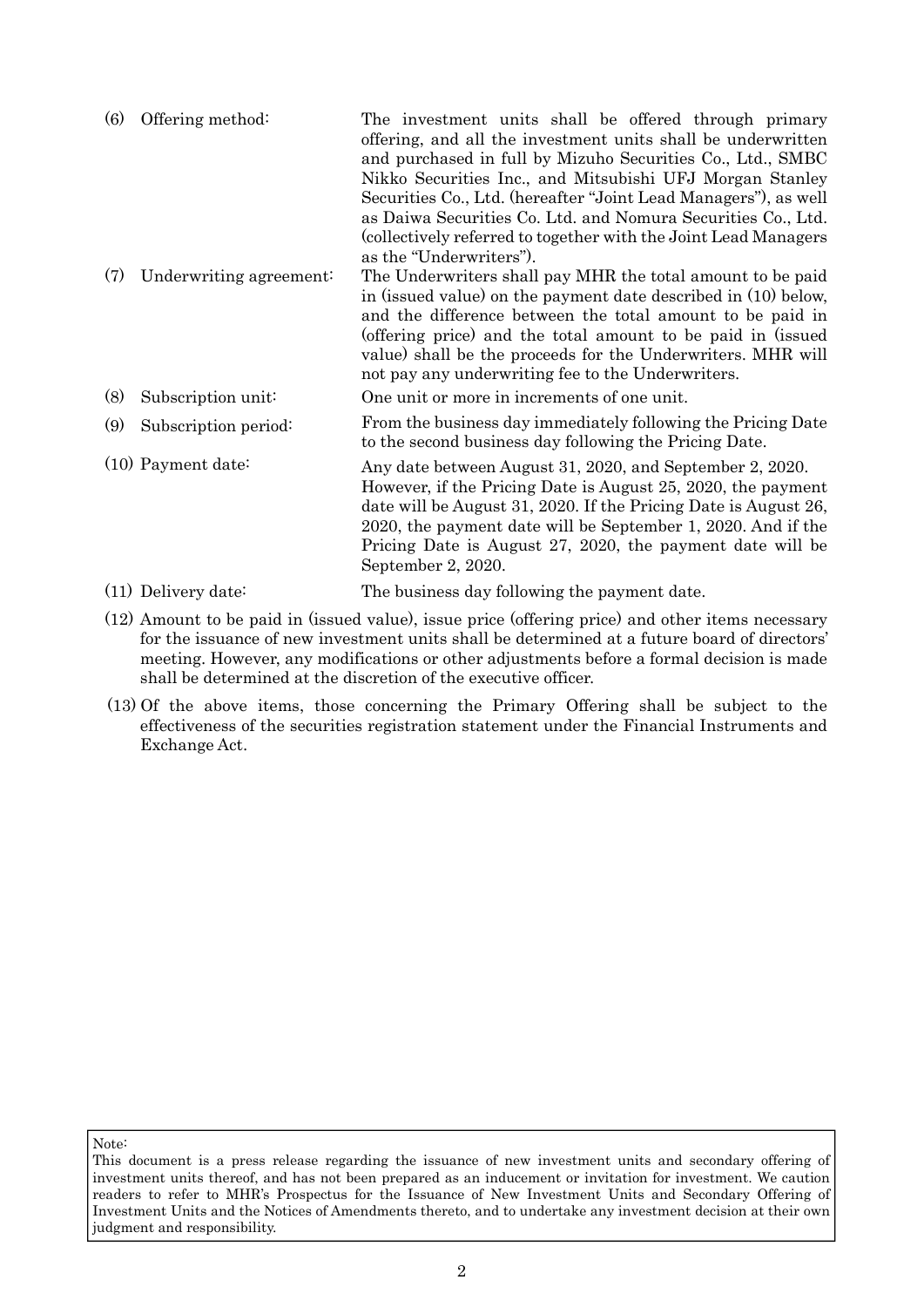2. Secondary Offering of Investment Units (Overallotment)

| (1) | Number of investment<br>units to be offered: | $1,970$ units<br>The above number of investment units to be offered indicates<br>the maximum number of investment units to be offered<br>through the Secondary Offering (Overallotment). Due to<br>demand and other factors, there may be situations where this<br>number of investment units is reduced or the Secondary<br>Offering (Overallotment) itself is canceled. The number of<br>investment units to be offered shall be determined at the board<br>of directors' meeting to be held on the Pricing Date in<br>consideration of supply and demand under the Primary<br>Offering and other factors. |
|-----|----------------------------------------------|--------------------------------------------------------------------------------------------------------------------------------------------------------------------------------------------------------------------------------------------------------------------------------------------------------------------------------------------------------------------------------------------------------------------------------------------------------------------------------------------------------------------------------------------------------------------------------------------------------------|
| (2) | Seller:                                      | Mizuho Securities Co., Ltd.                                                                                                                                                                                                                                                                                                                                                                                                                                                                                                                                                                                  |
| (3) | Offering price:                              | To be determined.<br>(The offering price will be determined on the Pricing Date and<br>shall be the same as the issue price (offering price) of the<br>Primary Offering.)                                                                                                                                                                                                                                                                                                                                                                                                                                    |
| (4) | Total amount of offering<br>price:           | To be determined.                                                                                                                                                                                                                                                                                                                                                                                                                                                                                                                                                                                            |
| (5) | Offering method:                             | In consideration of demand and other factors of the Primary<br>Offering, Mizuho Securities Co., Ltd. shall offer the investment<br>units by borrowing a maximum of 1,970 units from Mori<br>Building Co., Ltd., (hereafter "Designed Purchaser") a<br>unitholder of MHR, separately from the Primary Offering.                                                                                                                                                                                                                                                                                               |
| (6) | Subscription unit:                           | One unit or more in increments of one unit.                                                                                                                                                                                                                                                                                                                                                                                                                                                                                                                                                                  |
| (7) | Subscription period:                         | The subscription period shall be the same as the subscription<br>period for the Primary Offering.                                                                                                                                                                                                                                                                                                                                                                                                                                                                                                            |
| (8) | Delivery date:                               | The delivery date shall be the same as the delivery date for the<br>Primary Offering.                                                                                                                                                                                                                                                                                                                                                                                                                                                                                                                        |
|     |                                              |                                                                                                                                                                                                                                                                                                                                                                                                                                                                                                                                                                                                              |

- (9) In the case the Primary Offering is canceled, the Secondary Offering (Overallotment) will also be canceled.
- (10) The offering price and other items necessary for the Secondary Offering (Overallotment) shall be determined at a future board of directors' meeting. However, any modifications or other adjustments before a formal decision is made shall be determined at the discretion of the executive officer.
- (11) Each of the above items shall be subject to the effectiveness of the securities registration statement under the Financial Instruments and Exchange Act.

### 3. Issuance of New Investment Units Through Third-Party Allotment

(1) Number of investment units to be issued: 1,970 units (2) Amount to be paid in (issued value): To be determined. (The price shall be determined by resolution at a meeting of MHR's board of directors to be held on the Pricing Date and shall be the same as the amount to be paid in (issued value) for the Primary Offering.) (3) Total amount to be paid in (total issued value): To be determined.

This document is a press release regarding the issuance of new investment units and secondary offering of investment units thereof, and has not been prepared as an inducement or invitation for investment. We caution readers to refer to MHR's Prospectus for the Issuance of New Investment Units and Secondary Offering of Investment Units and the Notices of Amendments thereto, and to undertake any investment decision at their own judgment and responsibility.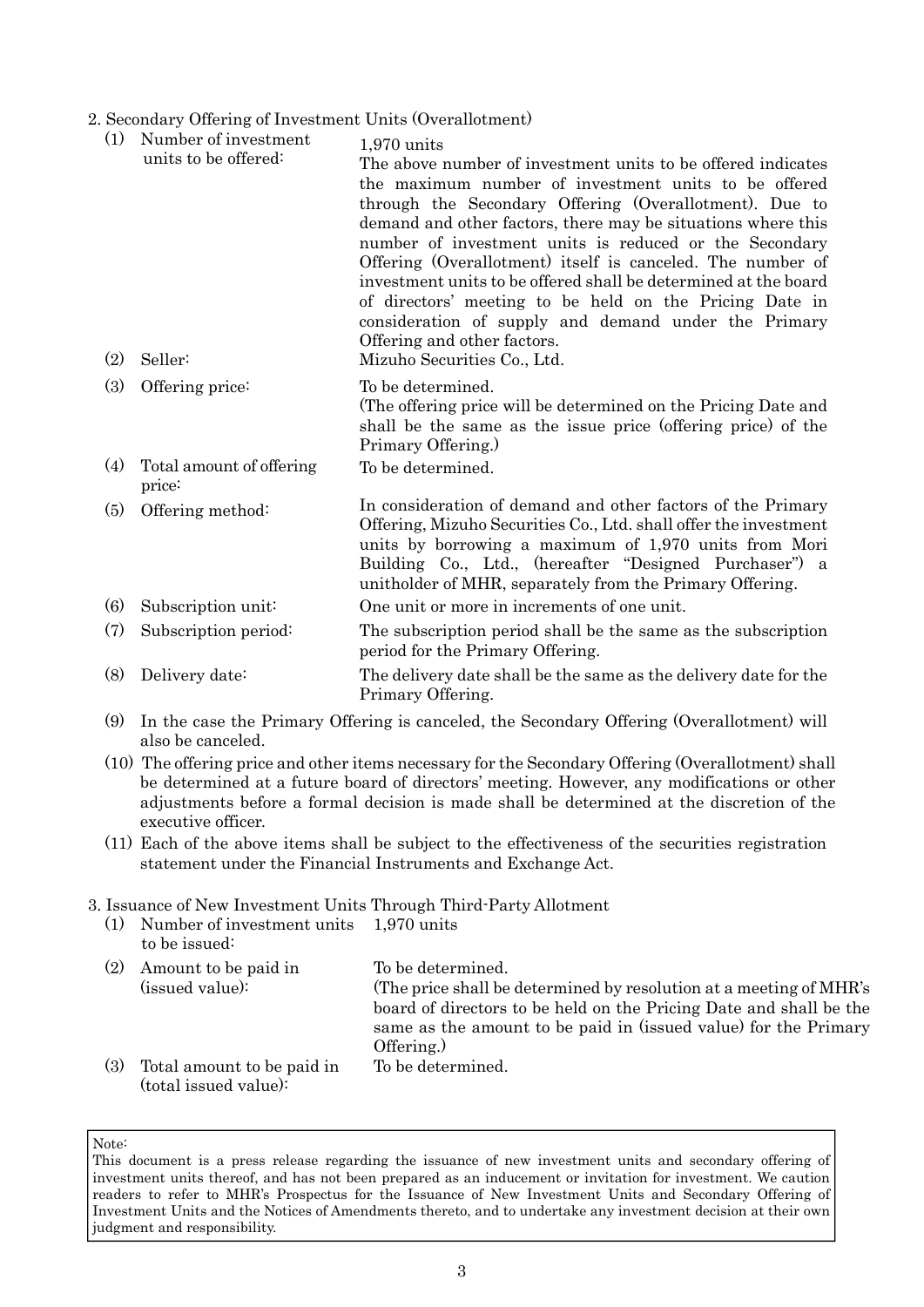| (4) Allottee and number of | Mizuho Securities Co., Ltd.: 1,970 units   |
|----------------------------|--------------------------------------------|
| investment units to be     |                                            |
| allotted:                  |                                            |
| $(5)$ Subscription unit:   | One unit or more in increments of one unit |
| (6) Subscription period    | September 24, 2020                         |

(7) Payment date: September 25, 2020

(subscription date):

- (8) If there is no subscription for investment units to be issued during the subscription period (subscription date) mentioned in (6), the issuance of such investment units shall be canceled.
- (9) The amount to be paid in (issued value) and other items necessary for the issuance of new investment units through third-party allotment shall be determined at a future board of directors' meeting. However, any modifications or other adjustments before a formal decision is made shall be determined at the discretion of the executive officer.
- (10) The issuance of new investment units through third-party allotment shall not be conducted if the Primary Offering is suspended.
- (11) Each of the above items shall be subject to the effectiveness of the securities registration statement under the Financial Instruments and Exchange Act.

### <Reference>

1. Details of the Secondary Offering (Overallotment)

- (1) In consideration of demand and other factors of the Primary Offering, Mizuho Securities Co., Ltd. may offer investment units by borrowing a maximum of 1,970 units (hereafter "Borrowed Investment Units") from the Designated Purchaser (Secondary Offering (Overallotment)). The number of investment units to be issued through the Secondary Offering (Overallotment) is the maximum number of investment units to be issued, and there may be situations where this number of investment units is reduced or the Secondary Offering (Overallotment) itself is canceled in consideration of demand and other factors.
- (2) In order to allow Mizuho Securities Co., Ltd. to obtain investment units necessary for returning the Borrowed Investment Units, MHR resolved on a resolution at its board of directors' meeting held today to carry out an issuance of investment units (1,970 units) through third-party allotment of which Mizuho Securities Co., Ltd. is the allottee (hereafter "Third-Party Allotment") with the payment date for the issuance set to be September 25, 2020.
- (3) In order to apply for the return of the Borrowed Investment Units, there may be situations in which Mizuho Securities Co., Ltd. may purchase investment units up to the number of investment units offered in the Secondary Offering (Overallotment) on the TSE (hereafter the "Syndicate Cover Transaction") during the period from the day following the end of the subscription period for the Primary Offering and the Secondary Offering (Overallotment) until September 18, 2020 (hereafter the "Syndicate Cover Transaction Period"). All of the investment units purchased by Mizuho Securities Co., Ltd. through the Syndicate Cover Transaction shall be used to return the Borrowed Investment Units. Furthermore, there may be situations in which Mizuho Securities Co., Ltd may, at its own discretion, choose not to conduct any Syndicate Cover Transaction at all, or may complete a Syndicate Cover Transaction with a number of investment units that is smaller than the number of investment units issued through the Secondary Offering (Overallotment).

This document is a press release regarding the issuance of new investment units and secondary offering of investment units thereof, and has not been prepared as an inducement or invitation for investment. We caution readers to refer to MHR's Prospectus for the Issuance of New Investment Units and Secondary Offering of Investment Units and the Notices of Amendments thereto, and to undertake any investment decision at their own judgment and responsibility.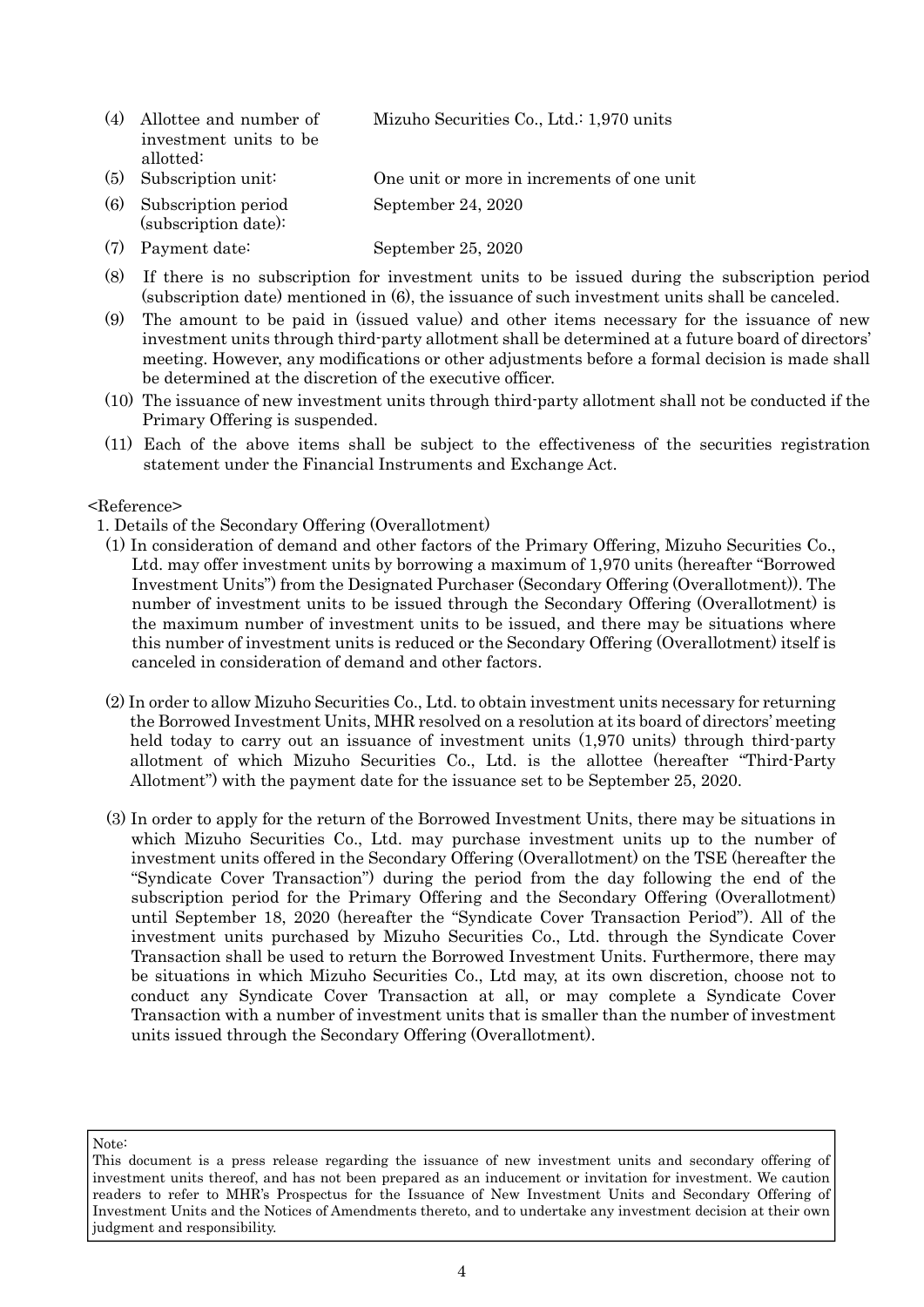- (4) Moreover, Mizuho Securities Co., Ltd. may engage in stabilizing transactions related to the Primary Offering and the Secondary Offering (Overallotment). The investment units purchased through such stabilizing transactions may possibly be used, in whole or in part, to return the Borrowed Investment Units.
- (5) Regarding the number of investment units resulting from subtracting the number of investment units purchased through the Syndicate Cover Transaction and Stabilizing Transactions and used to return the Borrowed Investment Units from the number of investment units for the Secondary Offering (Overallotment), Mizuho Securities Co., Ltd. intends to accept the allotment of the Third-Party Allotment and acquire the investment units. Consequently, there may be situations where there will be no subscription for any or for part of the investment units issued in the Third-Party Allotment, and accordingly, the final number of investment units placed in the Third-Party Allotment may decrease to such extent due to forfeiture, or such allotment itself may not take place at all.
- (6) The number of investment units offered in the Secondary Offering―whether it is conducted or in the event it is conducted―will be determined on the Pricing Date. If the Secondary Offering (Overallotment) does not take place, Mizuho Securities Co., Ltd. will not borrow investment units from the Designated Purchaser. Consequently, Mizuho Securities Co., Ltd. will in that case not accept the Third-Party Allotment and will not subscribe the investment units offered in the Third-Party Allotment, leading to forfeiture, and the issuance of new investment units through third-party allotment will not be conducted. Moreover, the Syndicate Cover Transactions at TSE will not be conducted.
- (7) Regarding the above transactions (1) to (6), Mizuho Securities Co., Ltd. will conduct these transactions upon consultation with SMBC Nikko Securities Inc. and Mitsubishi UFJ Morgan Stanley Securities Co., Ltd.
- 2. Change in Total Number of Investment Units Issued and Outstanding Following the Issuance of New Investment Units Current total number of investment units issued and outstanding: 1,874,960 units Increase in investment units through the Offerings: 39,400 units Total number of investment units issued and outstanding following the Offerings: 1,914,360 units Increase in investment units through the Third-Party Allotment: 1,970 units (Note) Total number of investment units issued and outstanding following the Third-Party Allotment: 1,916,330 units (Note)

(Note) For number of investment units, it is assumed that an application is made by Mizuho Securities Co., Ltd. and that issuance takes place for all of the investment units to be issued in the Third-Party Allotment.

3. Purpose and Reason for Issuance

MHR has resolved to issue new investment units in order to realize external growth through the acquisition of new specified assets (described in Article 2, Paragraph 1 of the Act on Investment Trusts and Investment Corporations), after examining market trends, financial soundness, distribution levels and other factors.

This document is a press release regarding the issuance of new investment units and secondary offering of investment units thereof, and has not been prepared as an inducement or invitation for investment. We caution readers to refer to MHR's Prospectus for the Issuance of New Investment Units and Secondary Offering of Investment Units and the Notices of Amendments thereto, and to undertake any investment decision at their own judgment and responsibility.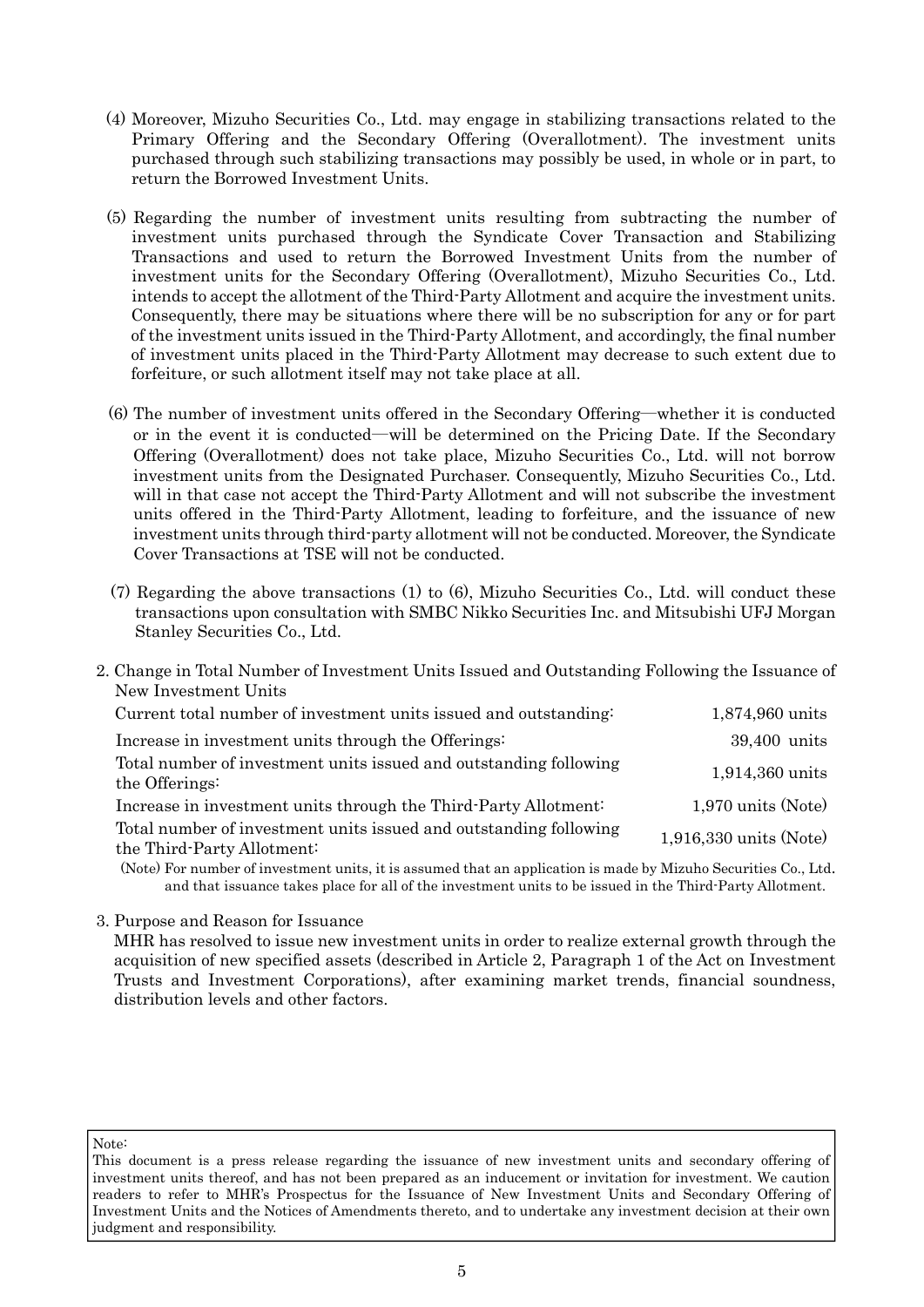### 4. Amount to Be Procured, Use of Funds and Scheduled Expenditure Date

#### (1) Amount to Be Procured Through Funding (approximate net proceeds)

- 5,447,000,000 yen (maximum)
- (Note) The figure indicates the aggregate of the estimated proceeds from the Offerings of 5,188,000,000 yen and the maximum estimated proceeds from the Third-Party Allotment of 259,000,000 yen. The abovementioned amount is an estimate calculated based on the closing price of the investment unit for regular transactions on the TSE as of Wednesday, July 29, 2020.

#### (2) Details on Use of Funds to Be Procured and Scheduled Expenditure Date

The proceeds from the Primary Offering will be used for part of the acquisition price and the acquisition expenses of the asset to be acquired mentioned in the press release "MHR Announces Acquisition of Trust Beneficiary Interest in Domestic Real Estate (Toranomon Hills Mori Tower: Additional Acquisition)" separately announced today.

The remaining funds, if any, will be kept as cash on hand along with the maximum proceeds from the Third-Party Allotment and used for part of future acquisition of specified assets or as part of repayment of interest-bearing debt.

(Note) The funds to be procured are scheduled to be deposited at financial institutions until expenditure.

### 5. Designated Destination of Distribution

Of the MHR investment units of the Primary Offering, the Underwriters are scheduled to sell 6,200 units to the Designated Purchaser as a purchaser designated by MHR, corporate unitholder of MHR, and shareholder of MHR's Asset Manager.

### 6. Outlook

Please refer to the press release "MHR Revises Forecast for the Fiscal Period Ending January 2021 and Announces Forecast for the Fiscal Period Ending July 2021" separately announced today.

7. Management Status for the Past Three Fiscal Periods and Status of Equity Finance

|                                                 | Fiscal period ended<br>January 2019 | Fiscal period ended<br><b>July 2019</b> | Fiscal period ended<br>January 2020 |
|-------------------------------------------------|-------------------------------------|-----------------------------------------|-------------------------------------|
| <b>Net</b><br>Unit<br>Income<br>per<br>(Note 1) | $2,823$ yen                         | $2,850$ yen                             | 2,883 yen                           |
| Dividend per Unit                               | $2,822$ yen                         | $2,850$ yen                             | $2,883$ yen                         |
| (Cash dividend per unit)                        | $2,729$ yen                         | $2,693$ yen                             | $2,883$ yen                         |
| (Dividend in excess<br>of<br>earnings per unit) | 93 yen                              | $157$ yen                               |                                     |
| Actual Dividend Payout<br>Ratio (Note 2)        | 96.6%                               | 94.4 %                                  | 99.9 %                              |
| Net Assets per Unit                             | $104,310$ yen                       | 104,181 yen                             | $104,247$ yen                       |

(1) Management Status for the Past Three Fiscal Periods

(Note 1) Net Income per Unit is calculated by dividing net income by the daily weighted average number of investment units.

(Note 2) Actual Dividend Payout Ratio is calculated with the following formula, and amounts of less than one decimal place are rounded down to the nearest unit:

Actual Dividend Payout Ratio = (Total Dividend (excluding dividend in excess of earnings) ÷ Net Income)  $\times$  100

Actual Dividend Payout Ratio will be 99.9% for both the fiscal period ended January 2019 and the fiscal period ended July 2019 when calculated under the following formula:

Actual Dividend Payout Ratio = (Total Dividend (including dividend in excess of earnings) ÷ Net Income)  $\times$  100

Note:

This document is a press release regarding the issuance of new investment units and secondary offering of investment units thereof, and has not been prepared as an inducement or invitation for investment. We caution readers to refer to MHR's Prospectus for the Issuance of New Investment Units and Secondary Offering of Investment Units and the Notices of Amendments thereto, and to undertake any investment decision at their own judgment and responsibility.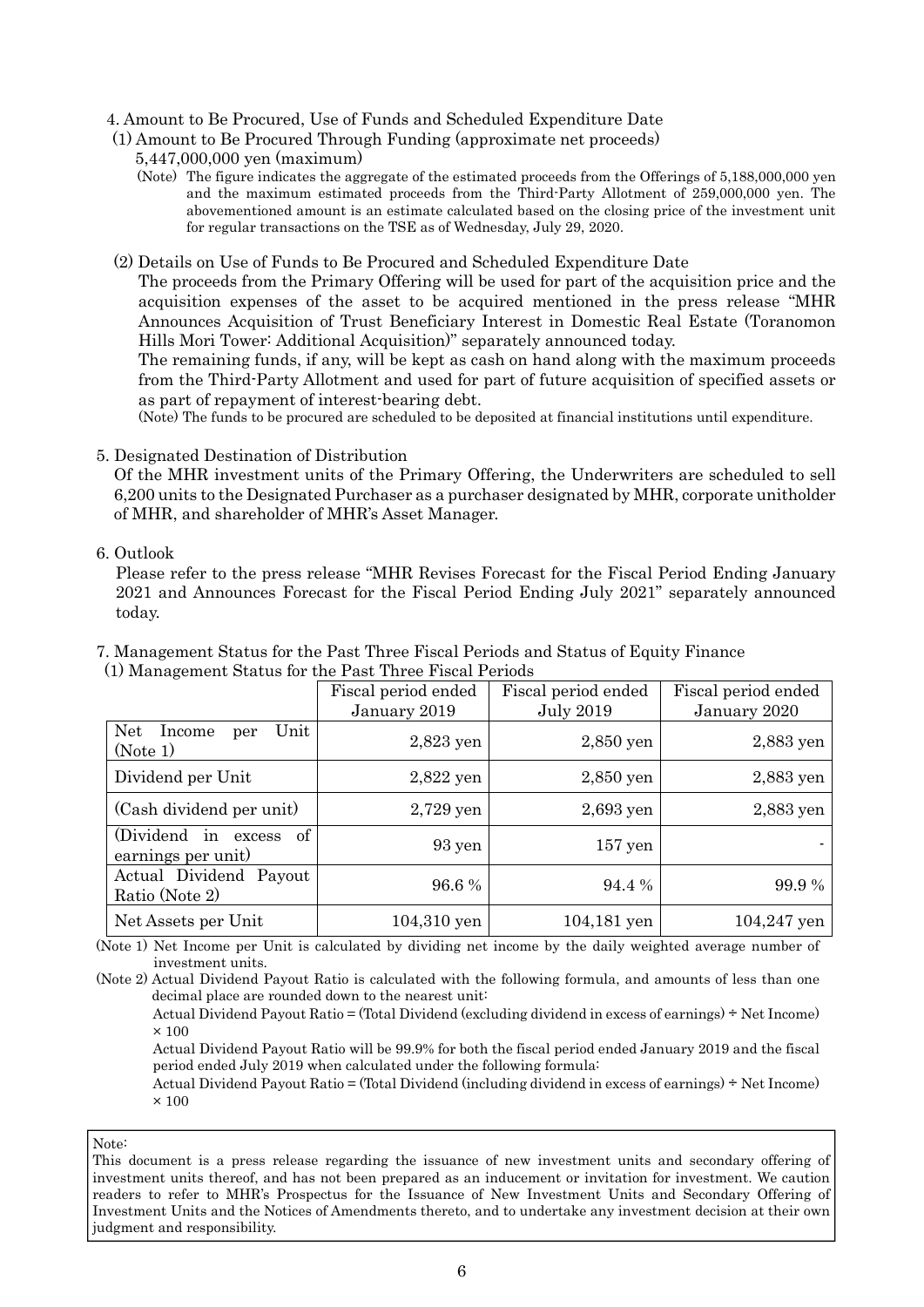#### (2) Status of the Most Recent Investment Unit Price (a) Status During the Past Three Fiscal Periods

|               | Fiscal period ended | Fiscal period ended | Fiscal period ended |
|---------------|---------------------|---------------------|---------------------|
|               | January 2019        | <b>July 2019</b>    | January 2020        |
| Opening price | 138,400 yen         | $145,000$ yen       | 160,200 yen         |
| Highest price | 145,400 yen         | 164,000 yen         | 184,200 yen         |
| Lowest price  | 132,600 yen         | 140,700 yen         | 157,400 yen         |
| Closing price | 144,500 yen         | 160,300 yen         | 181,700 yen         |

# (b) Status During Each Past Six-Month Period

|                  | March<br>2020 | April<br>2020 | May<br>2020   | June<br>2020 | July<br>2020 | August<br>2020<br>(Note) |
|------------------|---------------|---------------|---------------|--------------|--------------|--------------------------|
| Opening<br>price | 167,400 yen   | 143,600 yen   | 138,300 yen   | 143,900 yen  | 136,200 yen  | 137,000 yen              |
| Highest<br>price | 179,100 yen   | 143,900 yen   | 147,200 yen   | 148,800 yen  | 144,200 yen  | 140,200 yen              |
| Lowest<br>price  | 83,600 yen    | 120,800 yen   | 130,100 yen   | 133,600 yen  | 132,700 yen  | 132,500 yen              |
| Closing<br>price | 143,500 yen   | 138,700 yen   | $145,500$ yen | 136,200 yen  | 137,100 yen  | 133,200 yen              |

(Note) Figures are as of August 14, 2020.

# (c) Investment Unit Price One Business Day Prior to the Issuance Resolution Day

|               | August 14, 2020 |
|---------------|-----------------|
| Opening price | 134,500 yen     |
| Highest price | 135,100 yen     |
| Lowest price  | 132,500 yen     |
| Closing price | 133,200 yen     |

(3) Status of Equity Finance During the Past Three Fiscal Periods None

# 8. Other

- (1) Concerning the Primary Offering, MHR plans to have the Designated Purchaser agree with the Joint Lead Managers to not sell the investment units in principle (except for lending them for the Secondary Offering (Overallotment) etc.) without prior written consent from the Joint Lead Managers for a period beginning on the Pricing Date and ending on the date that is the 180th day after the Offerings' delivery date. The Joint Lead Managers will have the authority to cancel the restriction, in whole or in part, or to shorten the period of restriction at their discretion.
- (2) Concerning the Offerings, MHR and the Joint Lead Managers have agreed that MHR will not issue investment units etc. (except for an issuance as part of the Primary Offering, the Secondary Offering (Overallotment), the Third-Party Allotment, split of investment units,

This document is a press release regarding the issuance of new investment units and secondary offering of investment units thereof, and has not been prepared as an inducement or invitation for investment. We caution readers to refer to MHR's Prospectus for the Issuance of New Investment Units and Secondary Offering of Investment Units and the Notices of Amendments thereto, and to undertake any investment decision at their own judgment and responsibility.